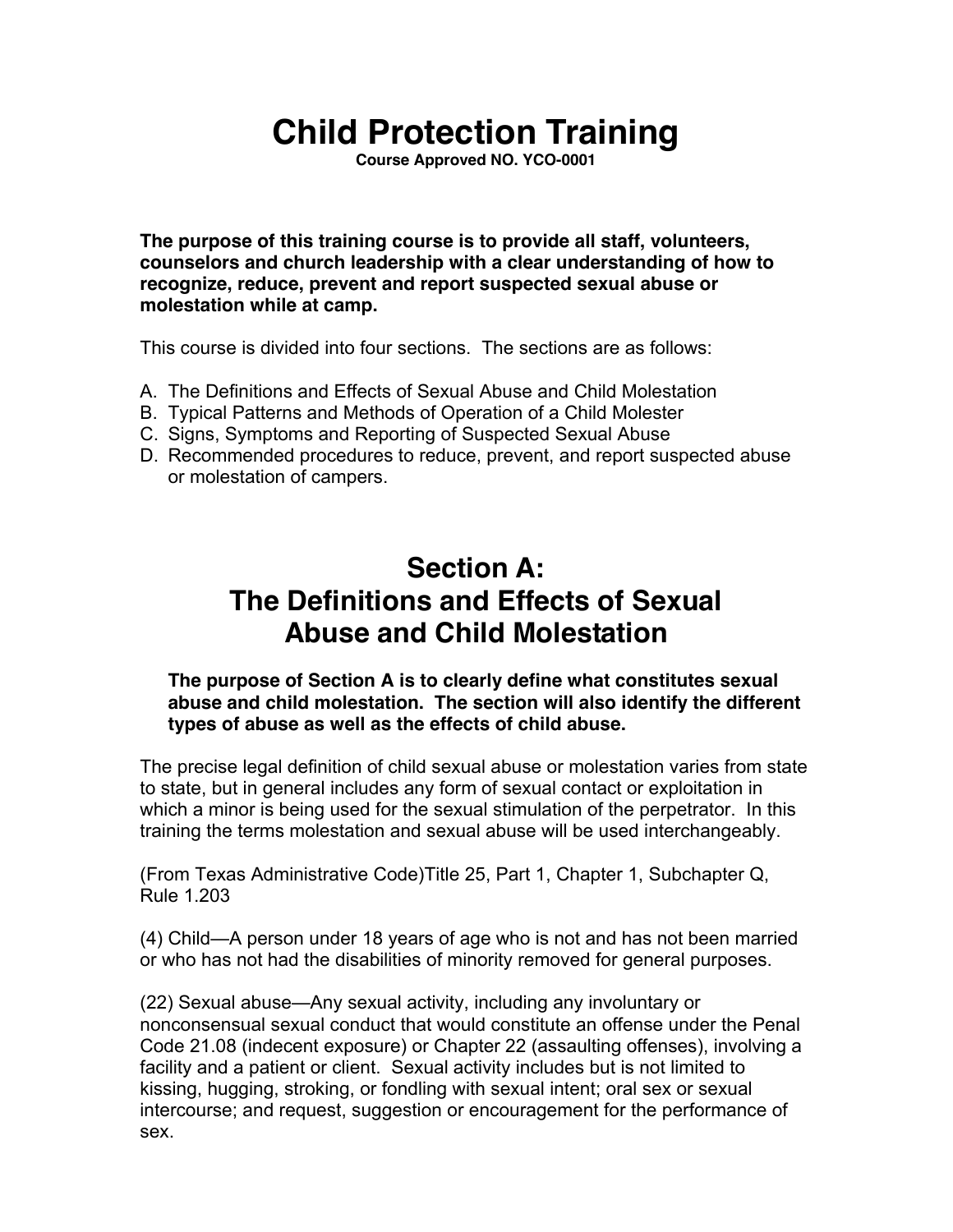Child sexual abuse may be violent or non-violent. All child sexual abuse is an exploitation of a child's vulnerability and powerlessness in which the abuser is fully responsible for the actions.

Child sexual abuse or molestation is CRIMINAL BEHAVIOR that involves children in sexual behaviors for which they are not personally, socially, and developmentally ready.

#### **Types of Abuse**

- **Physical Abuse**—includes bodily harm or injury caused by blows or harmful substances, as well as exposure to unreasonable risk of harm or injury.
- **Emotional and Psychological Maltreatment**—attacks a child's selfimage, often through labels and ridicule.
- **Neglect**—is the failure to provide for a child's physical, medical, emotional, and safety needs.
- **Sexual Abuse**—can occur through showing and communicating as well as through touching. Not only forced activity, but also permission and persuasion, can be abusive.
	- Non-touching sexual abuse offenses include:
		- 1. Indecent exposure / exhibitionism
		- 2. Exposing children to pornographic material
		- 3. Deliberately exposing a child to the act of sexual intercourse
		- 4. Masturbation in front of a child
	- Touching sexual offenses include:
		- 1. Fondling
		- 2. Making a child touch an adult's sexual organ(s)
		- 3. Any penetration of a child's vagina or anus by an object that doesn't have a medical purpose
- **Other types of abuse**—include abandonment and threats of harm.

*(From Church Mutual Safety Tips on a Sensitive Subject: Child Sexual Abuse)* 

#### **Effects of Child Abuse**

"Studies have shown that abuse and neglect may negatively affect children's physical, cognitive, emotional, and social development, resulting in aggressiveness, anxiousness, the inability to control emotions, depression, and learning difficulties, among other problems." (AWANA Child Protection Policy Training)

Victims of child abuse often suffer from:

- Inability to trust, which leads to problems in relationships
- Feelings of guilt, anger, and low self-esteem
- A tendency toward alcohol and drug abuse
- Eating disorders
- Suicidal thoughts and suicide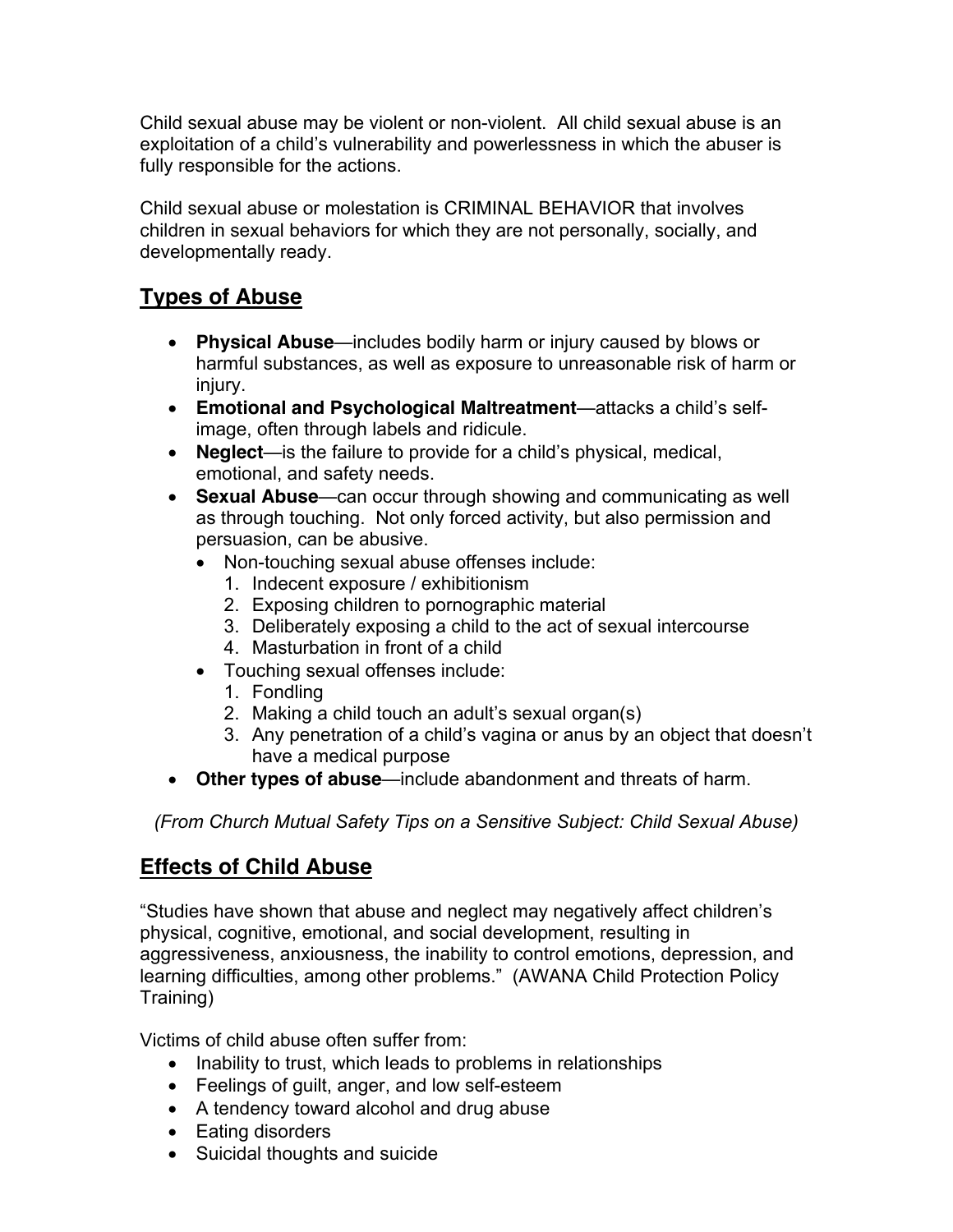These effects continue long after the abuse has stopped, even into adulthood.

Victims of child abuse also tend to:

- Engage in criminal activity at a higher rate than the general population.
- More likely than others to engage in risky sexual behavior.

However, the greatest loss to society comes from lost innocence, lost joy, lost hope, and lost potential. In the life of a child, it may mean loss of faith and trust in God.

## **Section B: Typical Patterns and Methods of Operation of Child Molesters**

#### **The purpose of Section B is to identify typical patterns and methods of operation of child abusers.**

A child molester is described as a person older than the victim, male or female, which experiences any type of sexual act with a child. The majority of child molesters are male.

When young children are close in age (no more than a 3 year age span) sexual contact is called camper-to-camper (peer-to-peer) contact. In many cases this is normal childhood behavior, particularly in younger children. In other cases, especially with more than a 3 year age difference or children that are pubescent, molestation may be involved. Any case of sexual contact, regardless of the age of the child, is to be reported to the licensed youth camp operator (camp manager) immediately. He/she will make the determination of the appropriate action to take.

Who is the typical child molester?

Often camps, churches and communities fall victim to the "Stranger Danger" by believing that molesters are "dirty old men" or "strangers in trench coats." These stereotypes are not only inaccurate but dangerous as they allow a false sense of security. Often the public becomes obsessed with the stereotype while never suspecting the real molester may be a respected member of the church, camp staff or community.

There are two types of child molesters, **preferential offenders** and **situational offenders**.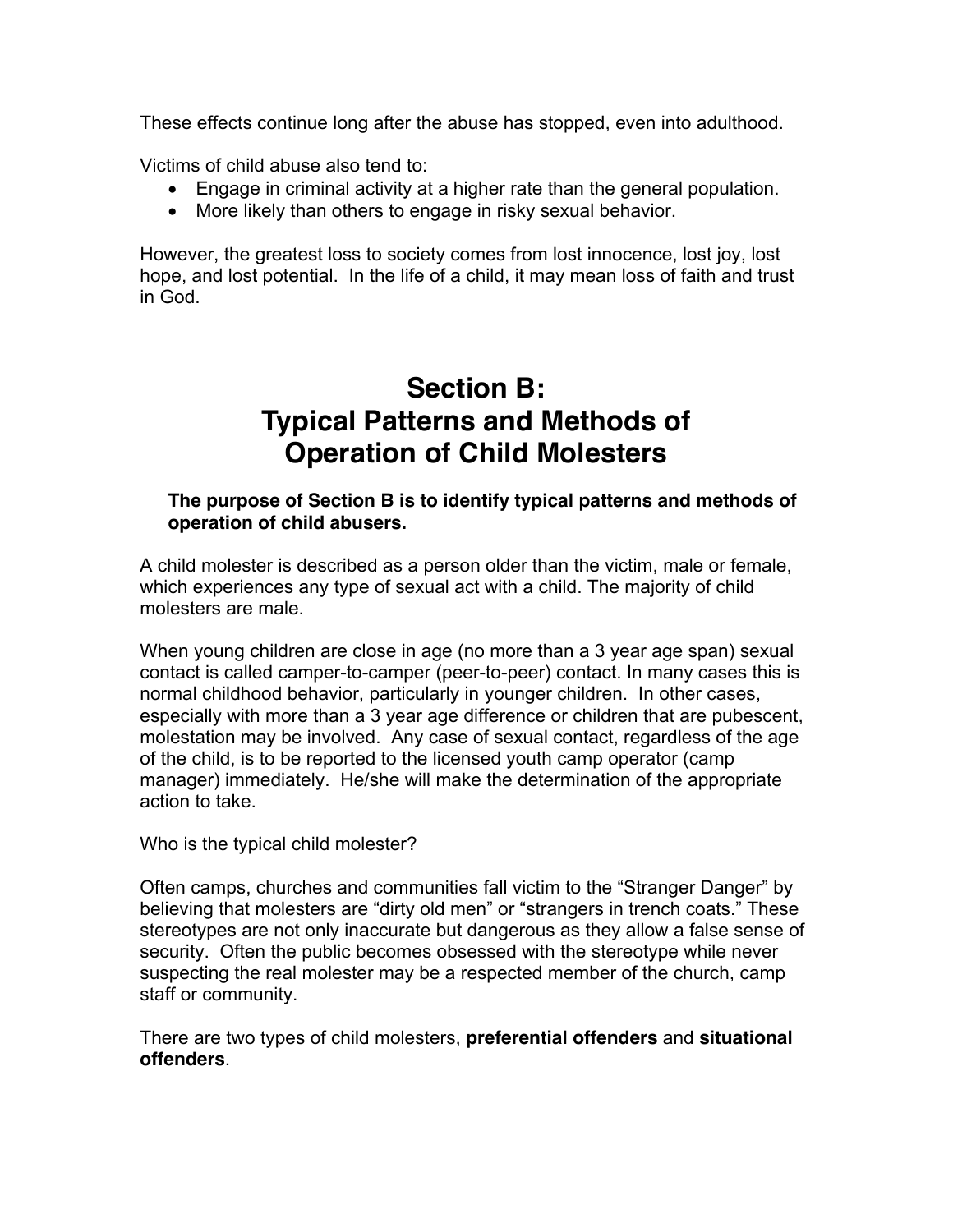#### **Preferential Offenders**

- Have a particular sexual preference for children of a particular age, gender or a child with specific physical characteristics.
- Extremely dangerous because of their predatory nature.
- Proactive in seeking their victim and aggressively engage in bold and repeated attempts to molest a child.
- Invest significant amounts of time, energy, money and other resources to fulfill their sexual desires.
- Have excessive interest in children, seek access to children, and frequently move to avoid capture.
- May maintain pornographic collections and photograph children and/or their victims.

This type of offender may appear to be the ideal children's/youth worker. They enjoy children and socialize well among children. One preferential offender may have hundreds of victims in a lifetime.

**The best way to deter this kind of offender is to develop an environment that puts the offender, rather than the child at risk. A thorough screening program, proper supervision and accountability will discourage this type of offender.** 

#### **Situational Sex Offenders**

Far more situational offenders exist in society than preferential sex offenders but they have fewer victims.

Situational Offenders:

- Are opportunists engaging in misconduct when the opportunity presents itself.
- Are indiscriminate concerning whom they molest and act completely on impulse.

An example of a situational sex offender would be a youth worker who plans various activities for his youth. After the meeting he takes several of the students home following the activity. The last person to be dropped off is a young girl who comes from a dysfunctional family. A pattern develops where the offender and the girl sit in the car and talk for an extended period of time. One thing leads to another, the opportunity presents itself and the youth worker has a sexual relationship with the girl.

**To reduce the risk of situational molestation camps must create an environment of accountability. Screening and supervision are the two key strategies to establish such an environment and, in turn reduce the risk of sexual molestation.**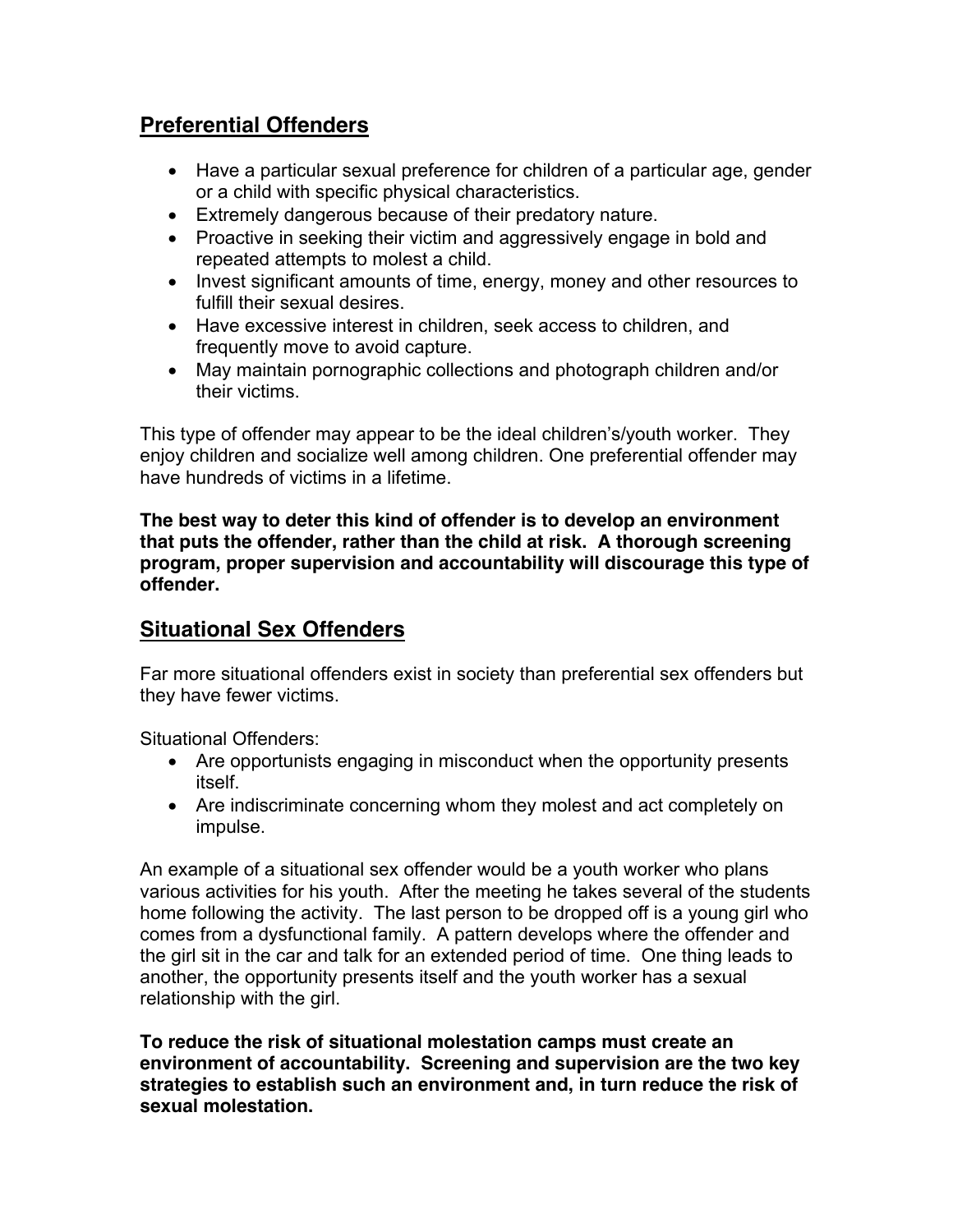#### **Methods of Operation**

Sexual predators could employ any of the following methods or strategies to gain access to a child.

- **Seduction**—The molester usually is known to the child. He spends time with the child and normally is trusted by the child. The initial contact with the child is non- sexual but over time advances to be sexual in nature. Molesters may use pornography to lower the sexual inhibitions of the child. The abuser may also use a technique called "grooming".
	- "Grooming is a gradual and subtle process, and one that has extraordinary power, desensitizing the victim to increasingly inappropriate behavior while rewarding the victim for tolerance of that behavior." (Where Wolves Wear Shepherds' Clothing: Helping Women Survive Sexual Abuse, Diana Garland, Ph.D. LMSW-APC, ACSW, and Sheri Ferguson, LCSW, LMFT)
- **Trickery**—Molesters are creative in using the natural desires of a child. Children see adults as authority figures; children are naturally curious and need attention and affection. A molester may use these natural tendencies to trick the child into a situation where these molestations can occur. Molesters will isolate a child from adult supervision where they will be more vulnerable to molestation.
- **Force—**Usually there is little a child can do to resist force. When force is used the child rarely is acquainted with the molester.
- **Secrecy** is the common thread in these methods of operation. Secrecy is maintained by several methods. They include but are not limited to:
	- Bribery—This could include gifts, animals or any favors that interest a child.
	- Blame—The molester tells the child they are at fault for what has happened.
	- Embarrassment—Children realize that what has taken place is wrong.
	- Loss of Affection—Often the molester is a person that is loved by the child.
	- Displaced Responsibility—The child blames themselves for the molestation.
	- Threats—Molester will threaten the child or someone in the child's family with physical harm.

#### **Signs to Watch For**

- Workers who spend an exorbitant amount of time with kids
- Adults who prefer the company of children to adult relationships
- Adult who singles out one child for "special" attention
- Seems to spend money on other people's kids
- Owns children's books, games, and toys even though he/she has no children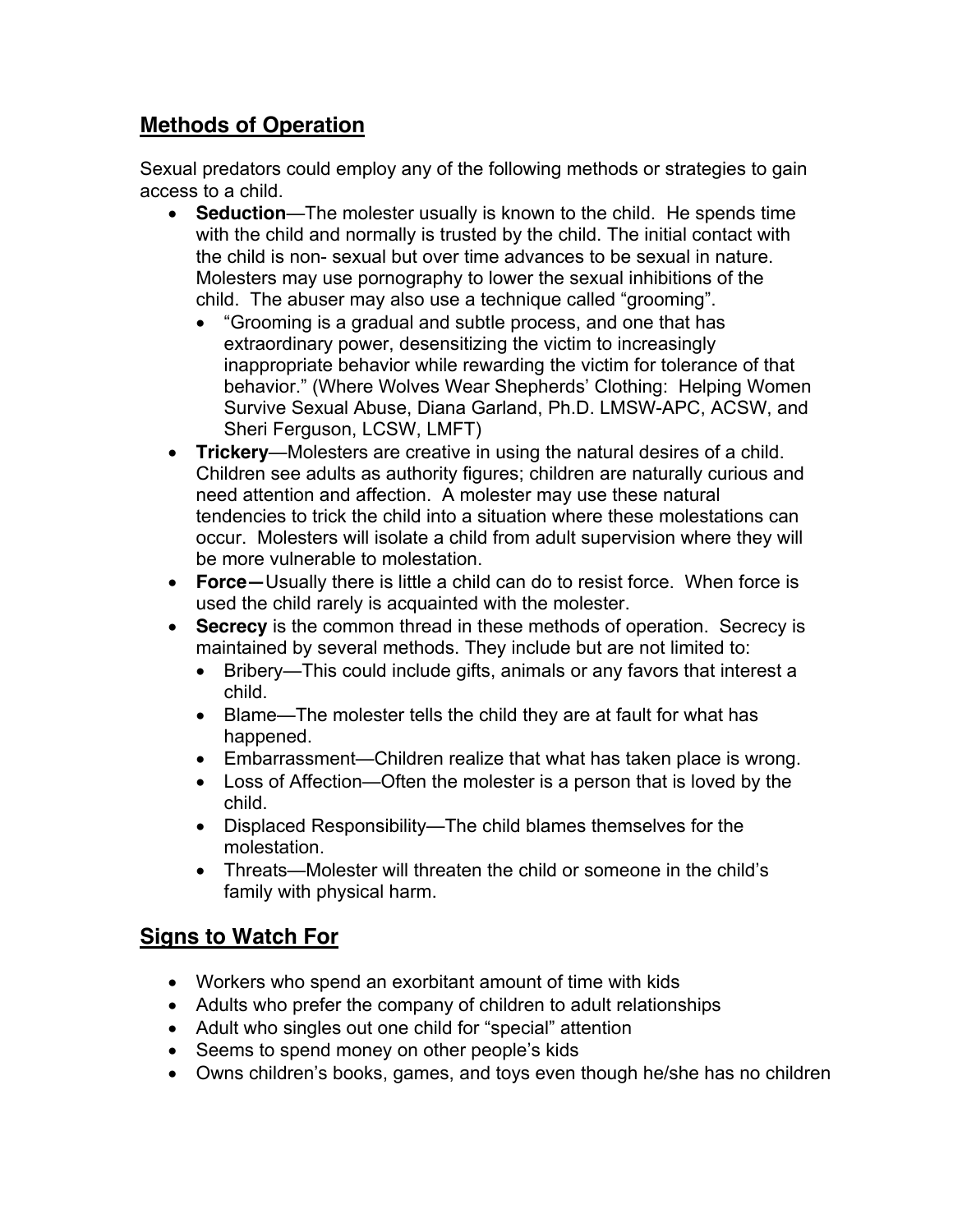# **Section C: Signs, Symptoms and Reporting of Suspected Sexual Abuse**

**This section will teach warning signs and symptoms of sexual abuse or child molestation, recognition of these signs as well as recommended methods of reporting suspected abuse.** 

Sometimes there may be signs of sexual abuse even if a child or youth does not speak to you about it. There are many symptoms to look for that may indicate that abuse has occurred, especially if more than one symptom is present.

Listed below are some symptoms that may present themselves in a child or youth that is being abused sexually or otherwise. Many times an individual, that does not know the child well, may not recognize changes in the child's behavioral patterns. People that spend time on a regular basis with the particular child may more easily recognize the changes. Often times a child may not report abuse; therefore, we must look for symptoms. Children who have been abused may exhibit several symptoms or no symptoms. Pay attention when a child exhibits these symptoms:

#### **Symptoms/Signs of Sexual Abuse**

- Inappropriate interest in or knowledge of sexual acts
- Seductiveness
- Avoidance of things related to sexuality, or rejection of own genitals or bodies
- Nightmares and bed wetting
- Drastic changes in appetite
- Over compliance or excessive aggression
- Fear of a particular person or family member
- Withdrawal, secretiveness, or depression
- Suicidal behavior
- Eating disorders
- Self-injury
- Torn, stained, or bloody underwear
- Pain or itching in the genital area
- Bruises or bleeding of the genitalia
- Inappropriate sex play with peers or toys
- Fascination with pornography
- Fear of touch
- Abuse of animals
- Masturbation in public
- Apprehension when sexual abuse is mentioned
- Cross dressing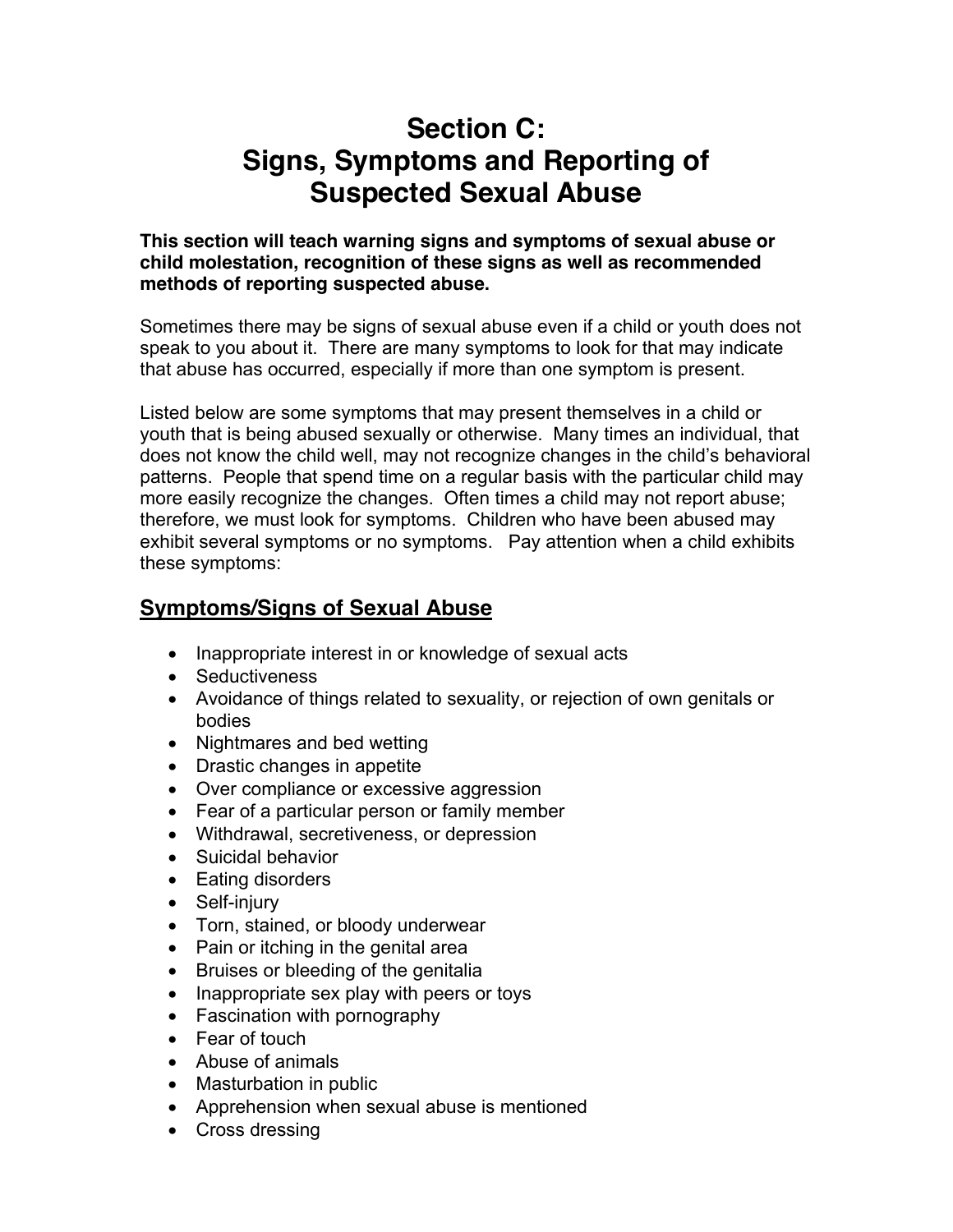This list of symptoms may be a serious indicator of sexual abuse and a person noticing these symptoms should pay particular attention to a child that exhibits them. The presence of any of these behaviors may indicate that sexual abuse has occurred. These behaviors are not, in and of themselves, conclusive evidence that a child has been abused.

### **Did You Know?**

- Most children are abused by people they know.
- Many people are afraid of reporting sexual abuse.
- Most sexual abuse is probably never reported to authorities.
- Possibly one in three cases of child sexual abuse is not remembered by the victim later in adulthood. The younger the child at the time of the abuse and the closer the relationship to the abuser, the less likely the individual will remember the abuse as an adult.
- Other children are often the perpetrators of child abuse, especially if they have been abused themselves.

### **Other Signs to Watch For**

- Workers who spend an exorbitant amount of time with kids
- Adults who prefer the company of children to adult relationships
- Adult who singles out one child for "special" attention
- Seems to spend money on other people's kids
- Owns children's books, games, and toys even though he/she has no children
- Spends a lot of time on the internet/computer
- Shuns accountability

#### **LOOK FOR PATTERNS OF BEHAVIOR**

#### **How to Report Abuse While at Camp**

- Remove child from immediate danger, call "911" only if an extreme emergency exists
- Immediately report abuse to the Licensed Youth Camp Operator (Camp Manager)
- **The Licensed Youth Camp Operator (Camp Manager) must call the Texas Department of Health Services State:**

**Phone: 512-834-6773 ext. 2305 Fax: 512-834-6707** 

- Complete an Incident Report form, gathering as many details as possible.
- **Church and parental notification will be the responsibility of the Licensed Youth Camp Operator.**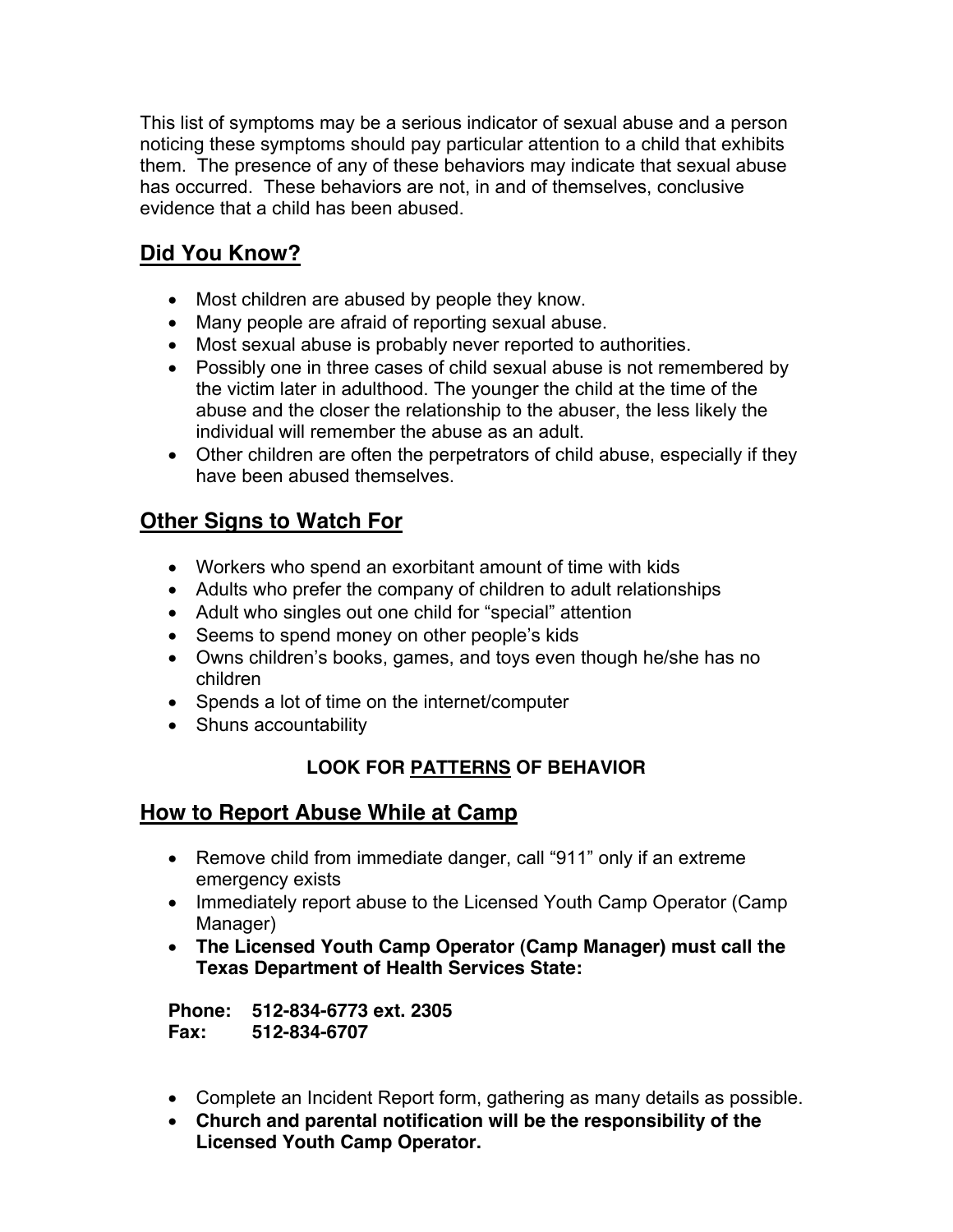**When reporting a case of suspected abuse, please remember the sensitive nature of this type of report. Whenever possible, please maintain the highest level of confidentially.** 

Many people don't know where to report suspected child abuse. Some individuals are afraid to report child abuse because of possible repercussions to the child or to themselves. **State law requires all citizens to report suspected abuse.**

You probably will be relieved to know that if you report child abuse, it is unlikely that the child will be removed from their home immediately. The authorities will investigate to find out if your suspicions are correct. If child abuse is confirmed, the child would then be removed from the home and placed in safe care.

## **Section D: Recommended Rules and Procedures for Youth Camps**

**In this section we will teach (1) how to avoid being accused of sexual abuse or child molestation, (2) prevention of camper on camper abuse, (3) reporting sexual abuse or molestation, and (4) the need to minimize one on one isolated encounters between adult and minors, or between two minors.** 

Perhaps the greatest challenge to persons choosing to work with children and youth in Christian camping is when one suspects sexual abuse or child molestation or when one confides that they have been abused or molested.